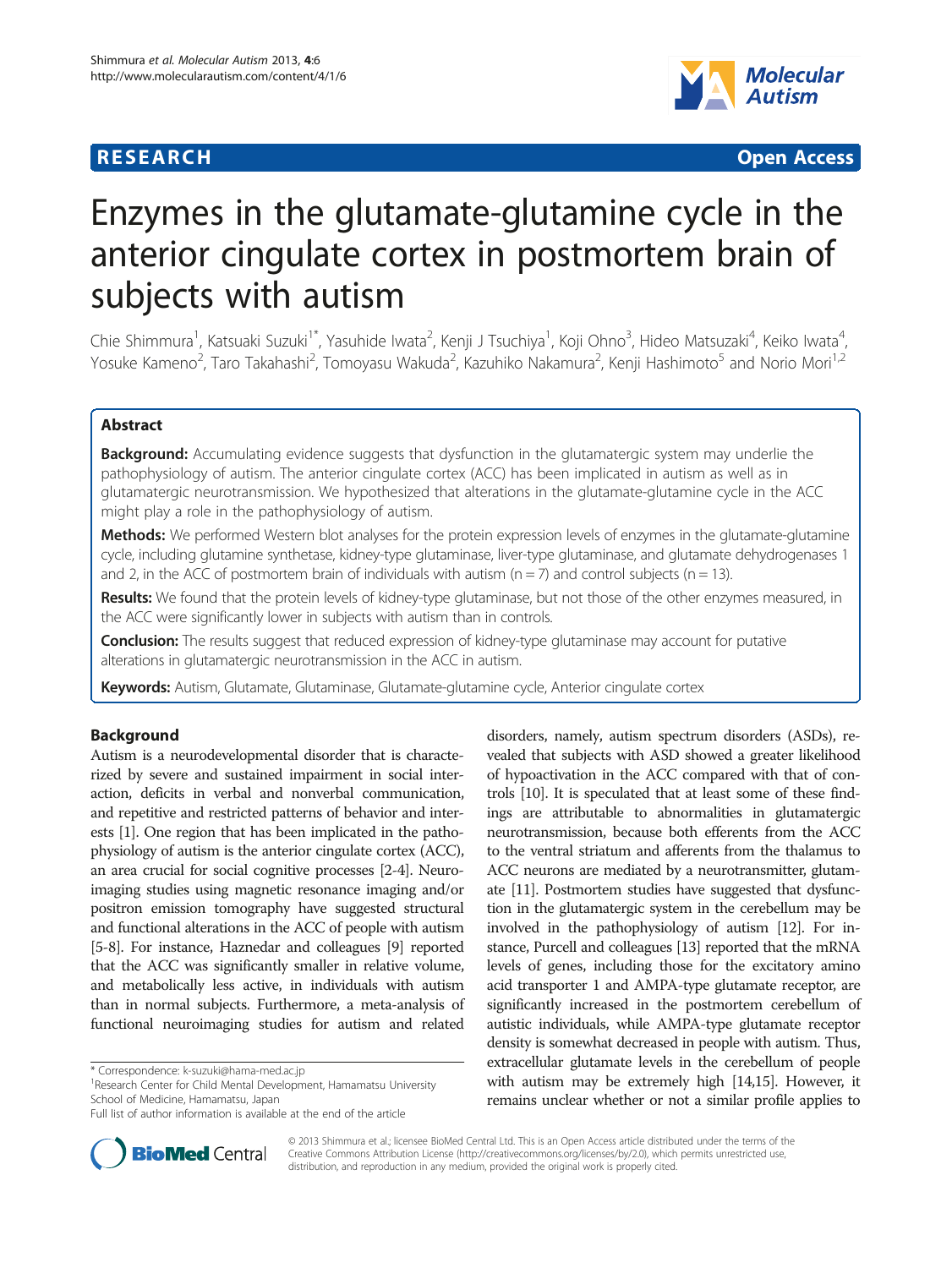the ACC of individuals with autism. In a proton magnetic resonance spectroscopy (<sup>1</sup>H-MRS) study, Bernardi and colleagues [\[16\]](#page-6-0) reported a reduction in Glx, a measure of the mixture of glutamate and glutamine, in the right ACC of adults with ASD, although another <sup>1</sup>H-MRS study revealed no such difference in Glx in the ACC of children with ASD [[17](#page-6-0)]. Such inconsistent results might be attributable to differences in the age range of the subjects studied and/or in the resolution of the equipment used.

Glutamate is synthesized from glutamine by glutaminase in neurons of the brain. After the glutamate is released from the synaptic terminal, it is taken up into astrocytes, where it is converted into glutamine by glutamine synthetase; the glutamine is then transported to the neurons and reused. This 'glutamate-glutamine cycle' is an important constituent of the glutamatergic neurotransmission system. On the basis of these findings, we hypothesized that the glutamate-glutamine cycle is impaired in the brains of autistic individuals, and that the enzymes associated with this cycle are dysregulated. To probe for direct evidence of any differences in the levels of glutamateglutamine cycle-related enzymes between the brain of individuals with autism and that of healthy subjects, we examined here the protein levels of the following enzymes associated with the glutamate-glutamine cycle in the postmortem brains of individuals with autism: glutamine synthetase (GS), which converts glutamate to glutamine; kidney-type glutaminase (KGA), which synthesizes glutamate from glutamine; liver-type glutaminase (LGA), which is an isozyme dominant in the liver; and glutamate dehydrogenases 1 (GDH1) and 2 (GDH2), both of which synthesize glutamate from α-ketoglutarate. We also examined free glutamate and glutamine levels in the ACC of postmortem brains of individuals with autism.

# Methods

# Postmortem brain tissues

The ethics committee of the Hamamatsu University School of Medicine approved this study, in which all experimental procedures were carried out in compliance with the Declaration of Helsinki. Postmortem cingulate blocks were obtained from the Autism Tissue Program (Princeton, NJ, USA) and the NICHD Brain and Tissue Bank for Developmental Disorders (Baltimore, MD, USA)  $(n = 7)$  autistic brain samples from six males and a female;  $n = 13$  control brain samples from nine males and four females). The demographic characteristics are shown in Table [1.](#page-2-0) We have chosen samples from donors with relatively wide age range, from children to adults, in order to examine possible effects of age on the levels of expression of enzymes as well as concentrations of amino acids. Samples were matched for age, gender, and postmortem interval (PMI). Autism was diagnosed according to the DSM-IV-TR, and the diagnosis was

confirmed by the Autism Diagnostic Interview - revised. All samples were stored at −80°C until use. Information obtained from the next of kin showed that none of the controls had any known history of neuropsychiatric disorders or illicit drug use.

# Western blotting

Brain tissue (approximately 50 mg) from each subject was cut and placed in ice-cold RIPA buffer containing protease inhibitor cocktail (Complete Protease Inhibitor Cocktail Tablets; Roche, Basel, Switzerland). Tissue samples were homogenized by sonication while the temperature was maintained at 4°C. The homogenates were centrifuged at  $10,000 \times g$  for 20 minutes at 4°C. The supernatants were collected, and the total protein content was assayed using the BCA protein assay (Thermo Scientific, Waltham, MA, USA).

Ten micrograms of each brain lysate was loaded onto a 7.5% SDS-PAGE. The proteins were electroblotted onto PVF membrane (Millipore, Billerica, MA, USA). Protein blots were washed and blocked for one hour at room temperature with 1% nonfat dry milk in tris-buffered saline (pH = 7.4). The following proteins were analyzed: GS, KGA, LGA, GDH1, GDH2, glial fibrillary acidic protein (GFAP) as a marker of astrocyte [\[18\]](#page-6-0), neuron-specific enolase (NSE) as a marker of neuronal integrity [[19](#page-6-0)], and ß-actin served as an internal control. The blots were incubated with primary antibody overnight at 4°C (anti-GS, 1: 2000, from Abcam, (Cambridge, UK); anti-KGA; 1: 1000, from Protein Tech Group Inc. (Chicago, IL, USA); anti-LGA, 1: 400, from Aviva Systems Biology (San Diego, CA, USA); anti-GDH1, 1: 1000, from Abcam (Cambridge, UK); anti-GDH2, 1: 500, from Abnova (Taipei, Taiwan); anti-GFAP, 1: 4000, from Chemicon International (Temecula, CA, USA); anti-NSE, 1: 2000 and anti-ß-actin, 1: 2000, both from Abcam (Cambridge, UK), followed by horseradish peroxidase-conjugated secondary antibody incubation for one hour at room temperature. The immune complexes were visualized using the ECL Plus detection system (GE Healthcare, Buckinghamshire, UK) and were exposed to Fuji medical x-ray film (Fuji Photo Film, Tokyo, Japan).

# Measurement of amino acids

An examiner who was blinded to the diagnosis used highperformance liquid chromatography (HPLC) to measure free glutamate and glutamine in postmortem brain tissues. The brain tissues were homogenized in 20 volumes of methanol (HPLC grade) on ice. The homogenates were centrifuged at  $4,500 \times g$  for 10 minutes, and 20  $\mu$ L of supernatant was evaporated to dryness at 40°C. To the residue, 20 μL of water  $(H_2O)$  (HPLC grade), 20 μL of 0.1 mol/L borate buffer ( $pH = 8.0$ ), and 60  $\mu$ L of 50 mmol/L 4fluoro-7-nitro-2,1,3-benzoxadiazole (Tokyo Kasei Kogyo Co. Ltd., Tokyo, Japan) in acetonitrile  $(CH_3CN)$  (HPLC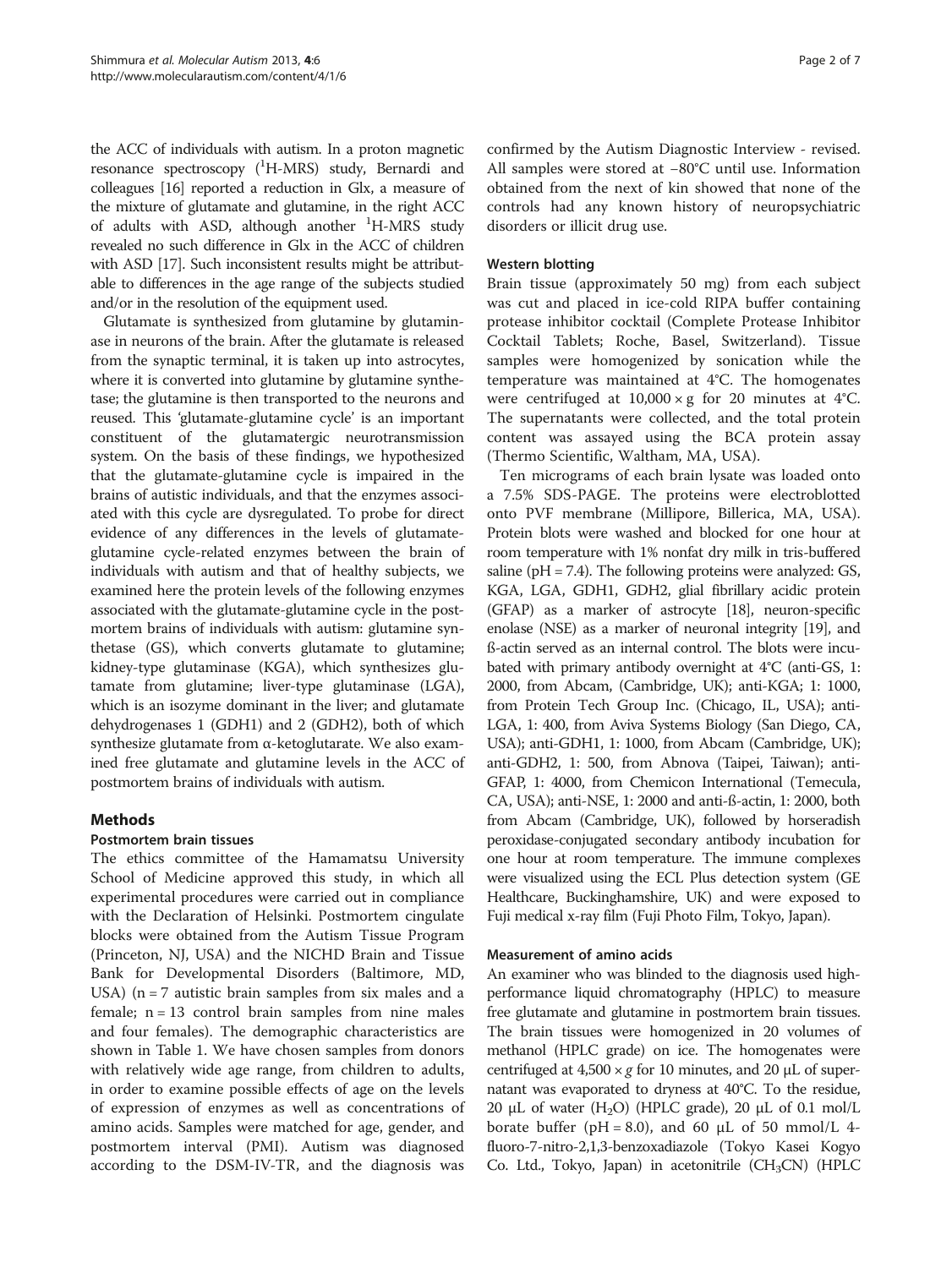| Case number        | <b>Disorder</b>   | Age (years)    | Gender       | PMI (hours)     | Cause of death              | <b>History of seizures</b> |  |  |
|--------------------|-------------------|----------------|--------------|-----------------|-----------------------------|----------------------------|--|--|
| CO1                | No known disorder | 27             | M            | 10              | Multiple injuries           | <b>No</b>                  |  |  |
| CO <sub>2</sub>    | No known disorder | 15             | M            | 12              | N/A                         | <b>No</b>                  |  |  |
| CO <sub>3</sub>    | No known disorder | 15             | M            | 16              | Multiple injuries           | <b>No</b>                  |  |  |
| CO4                | No known disorder | 9              | F            | 20              | Asthma                      | No                         |  |  |
| CO <sub>5</sub>    | No known disorder | 20             | F            | 19              | Head injuries               | No                         |  |  |
| CO6                | No known disorder | 20             | M            | 22              | Multiple injuries           | No                         |  |  |
| CO <sub>7</sub>    | No known disorder | 8              | F            | 20              | Traumatic multiple injury   | <b>No</b>                  |  |  |
| CO8                | No known disorder | 14             | M            | 18              | Multiple injuries           | No                         |  |  |
| CO9                | No known disorder | 12             | M            | 19              | Drowning                    | No                         |  |  |
| C10                | No known disorder | 8              | M            | 5               | Cardiac arrhythmia          | <b>No</b>                  |  |  |
| C11                | No known disorder | 29             | M            | 13              | Traumatic multiple injuries | No                         |  |  |
| C12                | No known disorder | 15             | F            | 5               | Chest injuries              | No                         |  |  |
| C13                | No known disorder | 14             | M            | 16              | Multiple injuries           | No                         |  |  |
| Control $(n = 13)$ |                   | $15.8 \pm 6.6$ | $M:$ F = 9:4 | $15.0 \pm 5.6$  |                             |                            |  |  |
| A01                | Autism            | 9              | M            | 13              | Drowning                    | No                         |  |  |
| A02                | Autism            | 8              | M            | 12              | Drowning                    | <b>No</b>                  |  |  |
| A03                | Autism            | 8              | M            | 16              | Drowning                    | No                         |  |  |
| A04                | Autism            | 14             | M            | 9               | Drowning                    | No                         |  |  |
| A05                | Autism            | 27             | M            | 8.3             | Drowning                    |                            |  |  |
| A06                | Autism            | 16             | M            | N/A<br>Seizures |                             | Yes                        |  |  |
| A07                | Autism            | 29             | F            | 17.83           | Seizures                    | Yes                        |  |  |
| Autism $(n = 7)$   |                   | $15.9 \pm 8.9$ | $M:$ F = 6:1 | $12.7 \pm 3.8$  |                             |                            |  |  |

<span id="page-2-0"></span>Table 1 Demographic variables for control subjects and individuals with autism

Values are shown as means ± standard deviation.

Abbreviations: F, female; M, male; N/A, not available; PMI, postmortem interval.

grade) were added. The reaction mixture was then heated at 60°C for one min and immediately supplemented with 100  $\mu$ L of H<sub>2</sub>O/CH<sub>3</sub>CN (90/10) containing 0.1% trifluoroacetic acid to stop the reaction. The resultant solution was injected into the HPLC system in a volume of 10 μL.

## Statistical analysis

Each expression value of the enzymes using Western blotting was normalized by the ß-actin level. The Mann–Whitney  $U$  test was employed, and a twotailed P-value was established to test for significance. The gender difference between the two groups was examined by Fisher's exact test. The relationships among the enzyme expression values and the relationships between enzyme expression values and age or PMI were evaluated by Spearman's ρ correlation coefficients. The between-group differences in the level of each amino acid were analyzed using the Mann–Whitney  $U$  test. Data are expressed as mean  $\pm$ standard deviation. Statistical significance was set at  $P < 0.05$ .

## Results

With regard to the postmortem brain tissues, there was no significant difference in age ( $U = 42.5$ ,  $P = 0.84$ ), PMI  $(U = 25.0, P = 0.23)$ , or gender  $(P = 0.61)$  between the autistic and control groups (Table 1). With respect to the cause of death, five of the seven deaths of autistic subjects were due to drowning. Among the controls, nine of thirteen deaths were due to traumatic injury and only one death was due to drowning. Two of the autistic subjects had a history of epilepsy.

There were significant differences in the expression levels of only one of the five enzymes, KGA, between the autistic and control groups  $(U = 11.0, P = 0.007,$ Figure [1\)](#page-3-0). The mean KGA value was 34% lower in the autistic group than in the control group. The KGA level did not correlate with age or with PMI. The concentrations of the remaining five proteins examined did not differ between the two groups: GS,  $U = 24.0$ ,  $P = 0.10$ ; LGA,  $U = 44.0$ ,  $P = 0.93$ ; GDH1,  $U = 27.0$ ,  $P = 0.15$ ; GDH2,  $U = 38.0$ ,  $P = 0.58$ ; GFAP,  $U = 39.0$ ,  $P = 0.63$ ; and NSE,  $U = 36.0$ ,  $P = 0.48$  (Figure [1\)](#page-3-0). There was no statistically significant correlation between age of donors and levels of LGA, GS, GDH1, GDH2, GFAP, or NSE (Table [2](#page-3-0)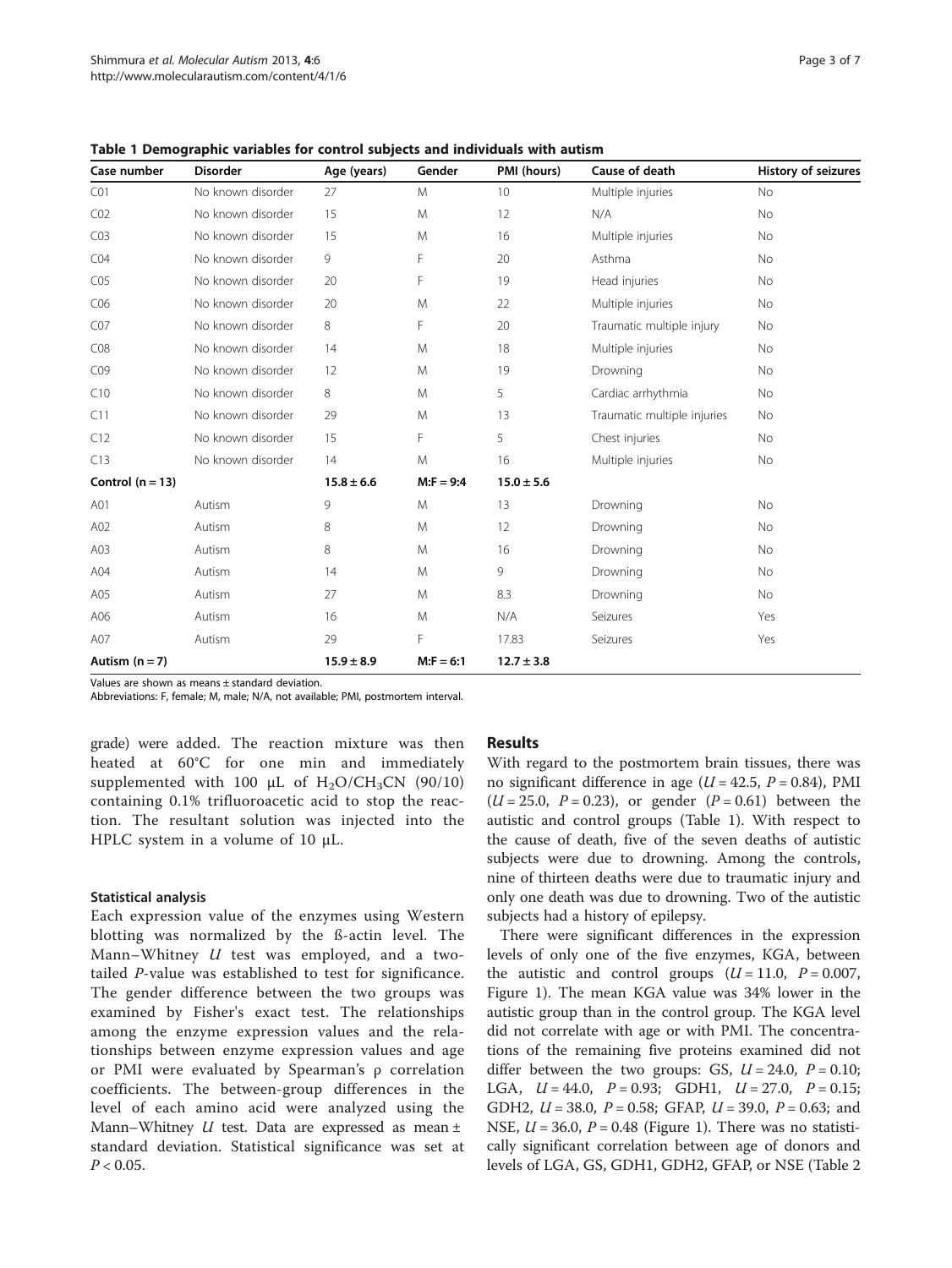<span id="page-3-0"></span>

and Additional file [1\)](#page-5-0). According to the record of samples, case A7 received medication with sodium valproate and topiramate. These anticonvulsants may have affected the results. When case A7 was removed from the analysis, the difference in KGA levels remained

significant between subjects with autism and controls  $(U = 11.0, P = 0.015).$ 

The tissue levels of glutamate and glutamine are shown in Figure [2.](#page-4-0) There were no significant differences between the two groups in free glutamate  $(7.8 \pm 2.4)$ 

| Table 2 Results from correlation analyses between age of donors and expression levels of proteins and amino acids |  |  |  |
|-------------------------------------------------------------------------------------------------------------------|--|--|--|
|                                                                                                                   |  |  |  |

|                         |                                   | KGA   | LGA   | GS      | GDH1   | GDH2    | <b>GFAP</b> | <b>NSE</b> | Glu     | Gln | Glu/Gln |
|-------------------------|-----------------------------------|-------|-------|---------|--------|---------|-------------|------------|---------|-----|---------|
| Total sample $(n = 20)$ | Pearson r correlation coefficient | $-14$ | .10   | $-13$   | $-.04$ | .20     | $-25$       | .22        | .09     | .35 | $-32$   |
|                         | $P$ -value                        | .56   | .68   | .58     | .87    | .39     | .29         | .35        | .72     | .13 | .17     |
| Control $(n = 13)$      | Pearson r correlation coefficient | $-24$ | .00   | $-30$   | $-.07$ | $-0.07$ | $-44$       | .37        | .34     | .54 | $-48$   |
|                         | $P$ -value                        | .42   | .98   | .32     | .81    | .80     | .12         | .21        | -25     | .06 | .09     |
| Autism $(n=7)$          | Pearson r correlation coefficient | .22   | $-13$ | $-0.05$ | .05    | .29     | .14         | .56        | $-0.05$ | .07 | $-16$   |
|                         | $P$ -value                        | .66   | .78   | .91     | .90    | .56     | .78         | .20        | .90     | .90 | .71     |
|                         |                                   |       |       |         |        |         |             |            |         |     |         |

Abbreviations: GDH1, glutamate dehydrogenase 1; GDH2, glutamate dehydrogenase 2; GFAP, glial fibrillary acidic protein; Gln, glutamine; Glu, glutamate; GS, glutamine synthetase; KGA, kidney-type glutaminase; LGA, liver-type glutaminase; NSE, neuron-specific enolase.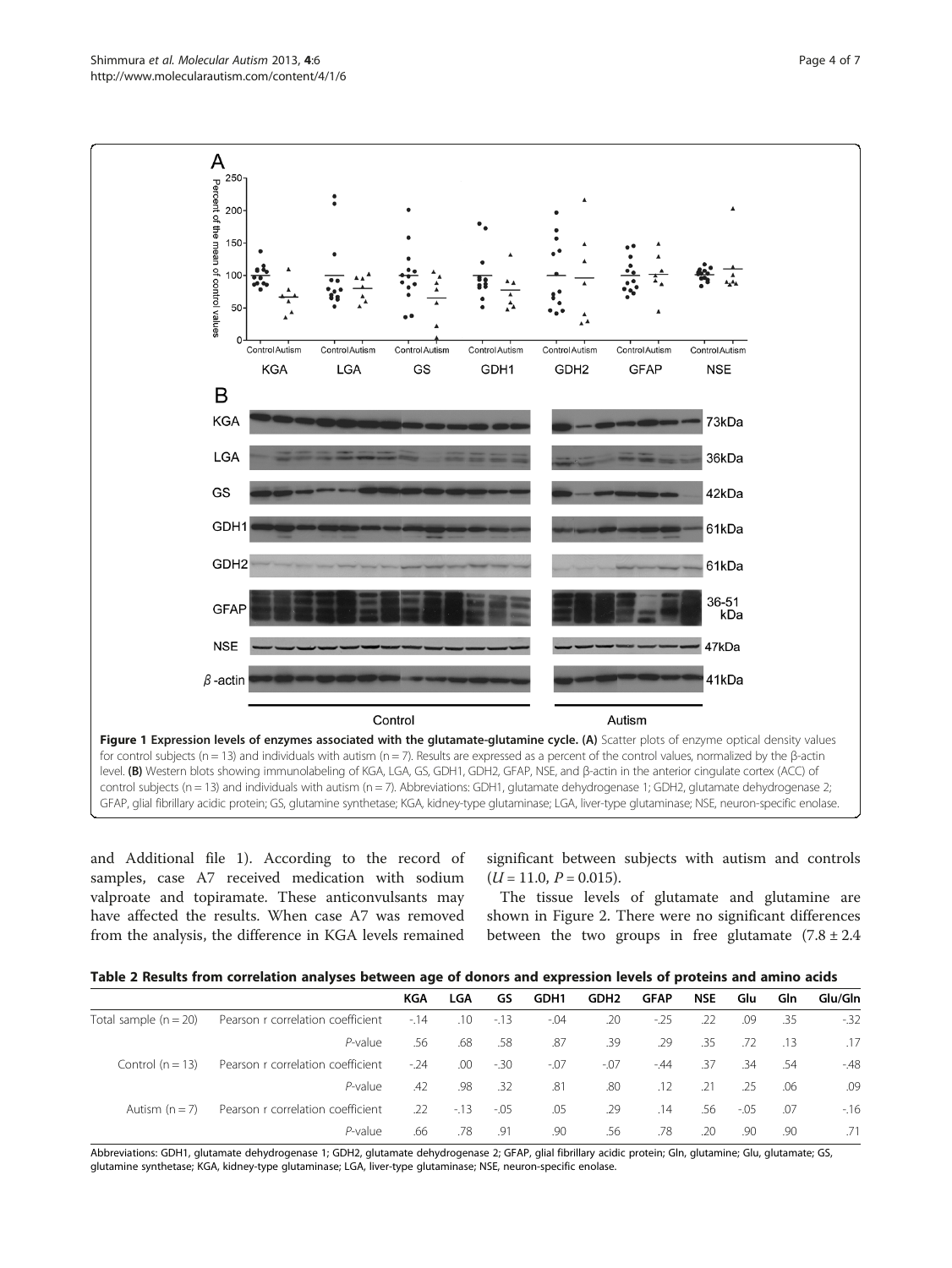<span id="page-4-0"></span>

nmol/mg tissue in the autistic group versus  $8.7 \pm 1.2$ nmol/mg tissue in the control group,  $U = 41.0$ ,  $P = 0.75$ ) or glutamine levels  $(4.8 \pm 1.4 \text{ nmol/mg}$  tissue in the autistic group versus  $4.0 \pm 0.8$  nmol/mg tissue in the control group,  $U = 25.0$ ,  $P = 0.11$ ). However, the ratio of glutamate to glutamine (Glu/Gln ratio) was significantly smaller in the autistic tissue than in the controls  $(1.54 \pm 0.70)$  in the autistic group versus  $2.23 \pm 0.30$  in the control group,  $U = 16.0$ ,  $P = 0.022$ ). There was no statistically significant correlation between age and levels of glutamate, glutamine, or Glu/Gln ratio (Table [2](#page-3-0) and Additional file [2](#page-5-0)).

# **Discussion**

In the present study, we found that KGA expression in the ACC of postmortem brain tissue was significantly lower in individuals with autism than in controls. In contrast, no changes were observed in the other enzymes examined; that is, LGA, GS, GDH1, and GDH2 levels were the same in autism and control subjects. Furthermore, protein levels of either GFAP or NSE were not different between the two groups. These results suggest that KGA expression may be selectively reduced among enzymes participating in the glutamate-glutamine cycle in the ACC in individuals with autism.

The quality of proteins isolated from the postmortem brain depends on the PMI and on the agonal state preceding death by causes such as hypoxia or other trauma to the brain [[20\]](#page-6-0). It has been reported that PMI had no effect on glutaminase levels in the postmortem brain [\[21,22\]](#page-6-0). Given that there was no significant difference in PMI between the two groups in the current study, it is unlikely that the PMI influenced our results. With regard to the cause of death, five of the seven subjects with autism died by drowning, while the cause

of mortality in most of the control cases was traumatic injury. It is possible that the individuals who died from drowning had been exposed to an ischemic or hypoxic state for a longer duration than were those who died due to traumatic injury. This, in turn, could have affected the KGA expression levels. To the best of our knowledge, there are no reports of specific KGA reductions in tissue in an ischemic or hypoxic state. Further studies are needed in this regard. It is also important to consider the presence or absence of a history of seizures, because glutamate plays an important role in the initiation and propagation of epileptic seizures [[23](#page-6-0)]. It has been reported that patients with mesial temporal lobe epilepsy have increased basal concentrations of extracellular glutamate in the epileptogenic hippocampus [\[24](#page-6-0)]. Eid and colleagues [[25](#page-6-0)] have shown that protein levels of phosphate-activated glutaminase (that is, KGA) in hippocampal homogenates were not significantly different between patients with mesial temporal lobe epilepsy and patients with other forms of temporal lobe epilepsy (non-epileptogenic hippocampus). However, no information is currently available regarding whether or not the expression of glutaminase in the ACC is altered in patients with epilepsy. In our postmortem brain samples, A6 and A7 had a history of epilepsy; KGA expression in A6 was a little higher than the mean level in the autism group, whereas that in A7 was lower. However, neither case was an outlier. Therefore, it is unlikely that the history of epilepsy in these two cases contributed to our results. With regard to the data for GDH2, very low levels of expression were observed in three samples from autism while the remaining four samples showed medium-high levels of expression. Since the variance in GDH2 levels did not differ significantly between the two groups, it is unclear from this preliminary study whether the distribution of GDH2 levels in autism represents two possible subgroups.

The findings of the present study suggested that KGA, which converts glutamine into glutamate, is significantly reduced in the ACC of individuals with autism. The KGA isozyme, which is ubiquitous in all tissues, is expressed predominantly in the mitochondria of neurons in the brain [\[26\]](#page-6-0). In addition, no significant differences were observed between the two groups in terms of the expression levels of NSE, which served as markers for the number of neurons. Therefore, our results suggest that the expression of KGA is altered at the protein level in the ACC neurons in subjects with autism. The mechanism by which KGA expression is reduced in the ACC is unknown. To the best of our knowledge, this is the first demonstration of KGA expression in the ACC of postmortem brain from individuals with autism. One possible explanation is that the reduction in the expression of KGA isozyme may represent an altered function of glutamatergic neurons in the ACC in subjects with autism.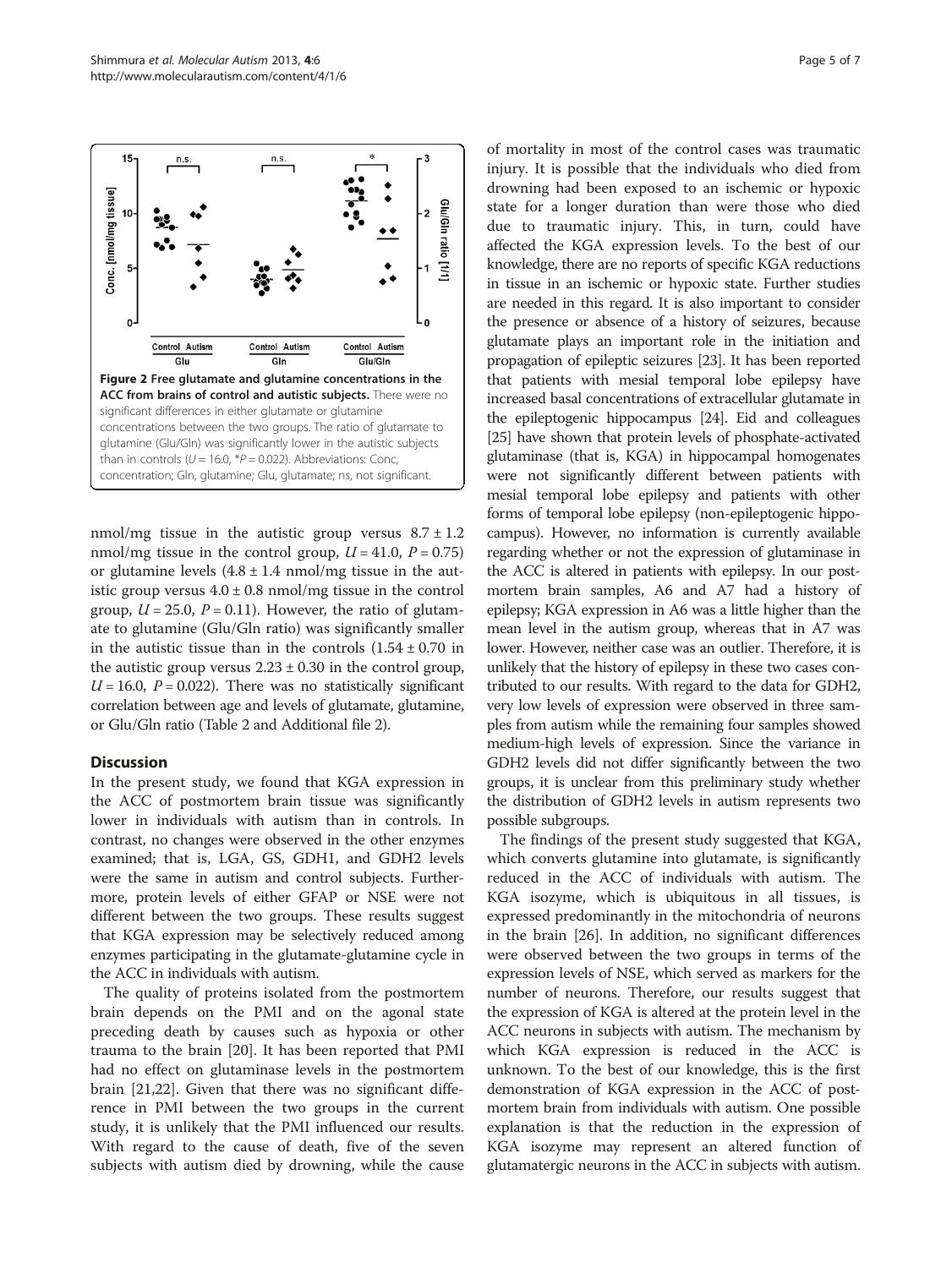<span id="page-5-0"></span>This view could be supported by results from measurements of amino acids in the present study. Although the differences in free glutamate and glutamine concentrations between the two groups did not reach statistical significance, the Glu/Gln ratio was lower in autistic samples compared with controls. This suggests that the glutamate-glutamine cycle in the ACC may shift toward glutamine rather than glutamate in autism. These findings may provide further evidence of impaired glutamatergic transmission, which was previously implicated in the pathophysiology of autism [[27\]](#page-6-0).

Glutamine is a precursor of glutamate, which is further converted into γ-aminobutyric acid (GABA) by glutamate decarboxylase in GABAergic neurons. KGA exists in both glutamatergic and GABAergic neurons and is involved in the production of both neurotransmitters [\[28\]](#page-6-0). Therefore, the reduction of KGA expression in our study might have been the result of alterations not only in glutamatergic but also in GABAergic neurons. In fact, the density of both  $GABA_A$  and  $GABA_B$  receptors was decreased in the ACC of individuals with autism [[29,30](#page-6-0)], suggesting the dysfunction of the GABAergic projection or GABA release in the ACC.

Neurons in the ACC project to the ventral striatum, from which projections pass to the globus pallidus, ventral pallidum, and substantia nigra, the subcortical structures known to modulate cortical information processing by different neurotransmitter systems [\[2,11\]](#page-6-0). The present study found a significant reduction in KGA in the ACC, suggesting that excitatory neurotransmissions through the ACC would be impaired in autism. The abnormal connectivity passing through the ACC and related regions can increase the ratio of excitation/inhibition of a wide variety of brain regions, which is postulated to be the common pathway for causing autism [[31](#page-6-0)].

The LGA isozyme was originally thought to be present only in the liver [[32](#page-6-0)]. Recently, LGA was found to be expressed in astrocytes in the brain, although its functional role remains to be elucidated [\[33\]](#page-6-0). In our study, the expression levels of LGA, GS, GDH1, and GDH2, all of which are expressed in astrocytes, were similar in the autism and control groups. In addition, no significant differences were observed between the two groups in terms of GFAP expression levels in the ACC. This finding was consistent with those of a previous report [[34](#page-6-0)] showing increased expression of GFAP in the cerebellum, but not in the ACC, in the postmortem brain of individuals with autism.

The lack of a significant change in tissue levels of glutamate or glutamine suggests that the regional contents of glutamate and glutamine in the ACC may not be altered in people with autism. The fact that the tissue levels of glutamate and glutamine remained constant is of little importance in this respect, since the tissue level does not reflect the turnover of the pool of each amino

acid. Indeed, Friedman *et al.* [[17](#page-6-0)] revealed in a <sup>1</sup>H-MRS study, that levels of Gly in the ACC did not differ study that levels of Glx in the ACC did not differ between children with ASD and typically-developed controls. In contrast, DeVito et al. [[5](#page-6-0)] reported finding widespread Glx reductions in the gray matter of children with ASD. Using  $3T^{-1}H-MRS$ , Bernardi *et al.* [[16](#page-6-0)] demonstrated that adults with ASD showed significantly demonstrated that adults with ASD showed significantly lower Glx concentration in the right, but not the left, ACC compared to controls. Since the samples used in the present study were all from the left ACC, our results could be considered consistent with those of Friedman et al. [\[17](#page-6-0)] and Bernardi et al. [\[16](#page-6-0)]. Given that there was no concomitant reduction in other enzymes in the glutamate-glutamine cycle, most of which are essentially expressed in astrocytes, the negative result of the tissue levels of these two amino acids may be attributable to the compensatory function of astrocytes.

## Conclusion

In conclusion, this study provides evidence of a reduction in KGA expression in the ACC of the postmortem brain of individuals with autism. The finding indicates a dysfunction in excitatory amino acid neurotransmission in this brain region in the disorder. Since the small sample size renders the data presented here preliminary, studies with more subjects with ASD that examine more regions of the brain than the ACC are necessary.

# Additional files

[Additional file 1:](http://www.biomedcentral.com/content/supplementary/2040-2392-4-6-S1.pdf) Relationships between age and expression levels of proteins.

[Additional file 2:](http://www.biomedcentral.com/content/supplementary/2040-2392-4-6-S2.pdf) Relationships between age and concentrations or ratio of glutamate and glutamine.

## Abbreviations

ACC: anterior cingulate cortex; AMPA: α-amino-3-hydroxy-5-methyl-4 isoxazolepropionic acid; ASD: autism spectrum disorder; DSM-IV-TR: Diagnostic Statistical Manual for mental disorders fourth edition text revision; GABA: γ-aminobutyric acid; GDH1: glutamate dehydrogenase 1; GDH2: glutamate dehydrogenase 2; GFAP: glial fibrillary acidic protein; Gln: glutamine; Glu: glutamate; Glx: a measure of the mixture of glutamate and glutamine; GS: glutamine synthetase; <sup>1</sup>H-MRS: proton magnetic resonance spectroscopy; HPLC: high-performance liquid chromatography; KGA: kidney-type glutaminase; LGA: liver-type glutaminase; NSE: neuronspecific enolase; PMI: postmortem interval.

## Competing interests

The authors declare that they have no competing interests.

#### Authors' contributions

CS and KO carried out Western blotting studies. KS drafted the manuscript. YI, HM, KI, TT, and YK carried out evaluation of the samples and the immunoassays. KJT and TW performed the statistical analysis. KH carried out measurements of amino acids. KN and NM conceived of the study, and participated in its design and coordination and helped to draft the manuscript. All authors read and approved the final manuscript.